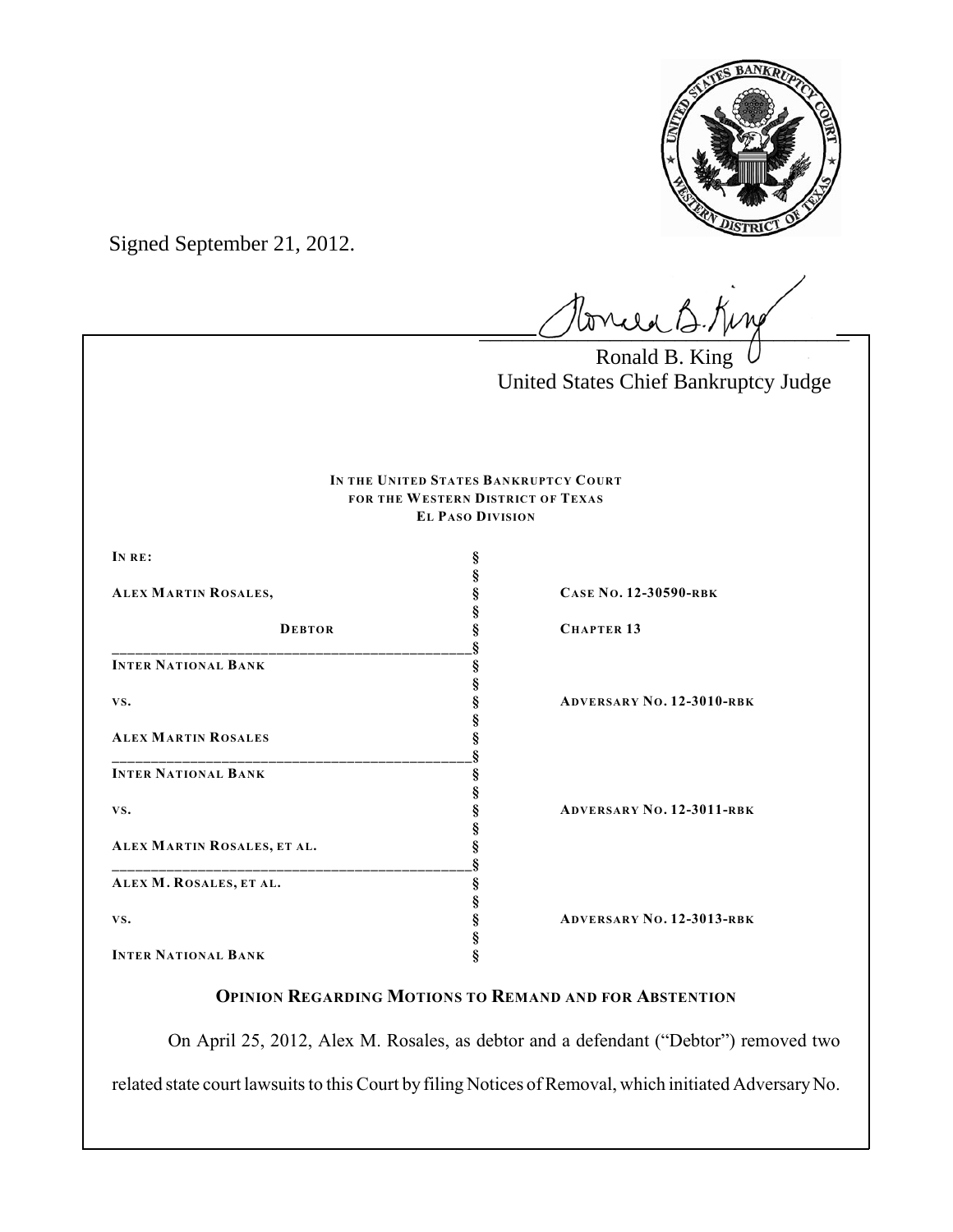12-3010 and Adversary No. 12-3011. On July 5, 2012, Inter National Bank, plaintiff ("Bank") filed a Motion to Remand in Adversary No. 12-3010 (Court document #13) and a Motion to Remand in Adversary No. 12-3011 (Court document #13).

In addition, Debtor and Bealmo!, LLC filed Adversary Proceeding No. 12-3013, seeking damages for lender liability claims under Truth in Lending statutes, the Real Estate Settlement Procedures Act ("RESPA"), and other theories. The Court must determine whether to remand the removed adversary proceedings and abstain in the third adversary proceeding. Because all three adversary proceedings present common issues, the Court will address all of the issues in this Opinion, pursuant to FED. R. BANK. P. 7052 and 9014.

#### 1. *Factual and Procedural Background*.

On March 27, 2012, the Debtor filed a voluntary petition under chapter 13 of the Bankruptcy Code in Case No. 12-30590. On May 9, 2012, the Debtor voluntarily converted his chapter 13 case to a chapter 7 case (Court document #41) and a chapter 7 trustee was appointed for the Debtor's bankruptcy estate. The Debtor filed a prior bankruptcy case on January 18, 2012 (Case No. 12- 30106), which was dismissed on March 27, 2012, the same day the Debtor filed this second bankruptcy case (Court document #27).

Prior to theDebtor filing bankruptcy, a state court lawsuit was pending between the Bank and the Debtor, as well as Bealmo!, LLC, Bernardo Gonzalez, Molly Lynn Gonzalez, and Guy Phillip Rosales in the 284th District Court of El Paso County, Texas, as Cause No. 2011-543. Apparently due to the Debtor's first bankruptcy filing, the state court severed the claims and causes of action between the Debtor and the Bank into separate Cause No. 2012-2777 (Adv. No. 12-3010, Court document #1, 2, and attachments). Cause No. 2011-543 and Cause No. 2012-2777 are two separate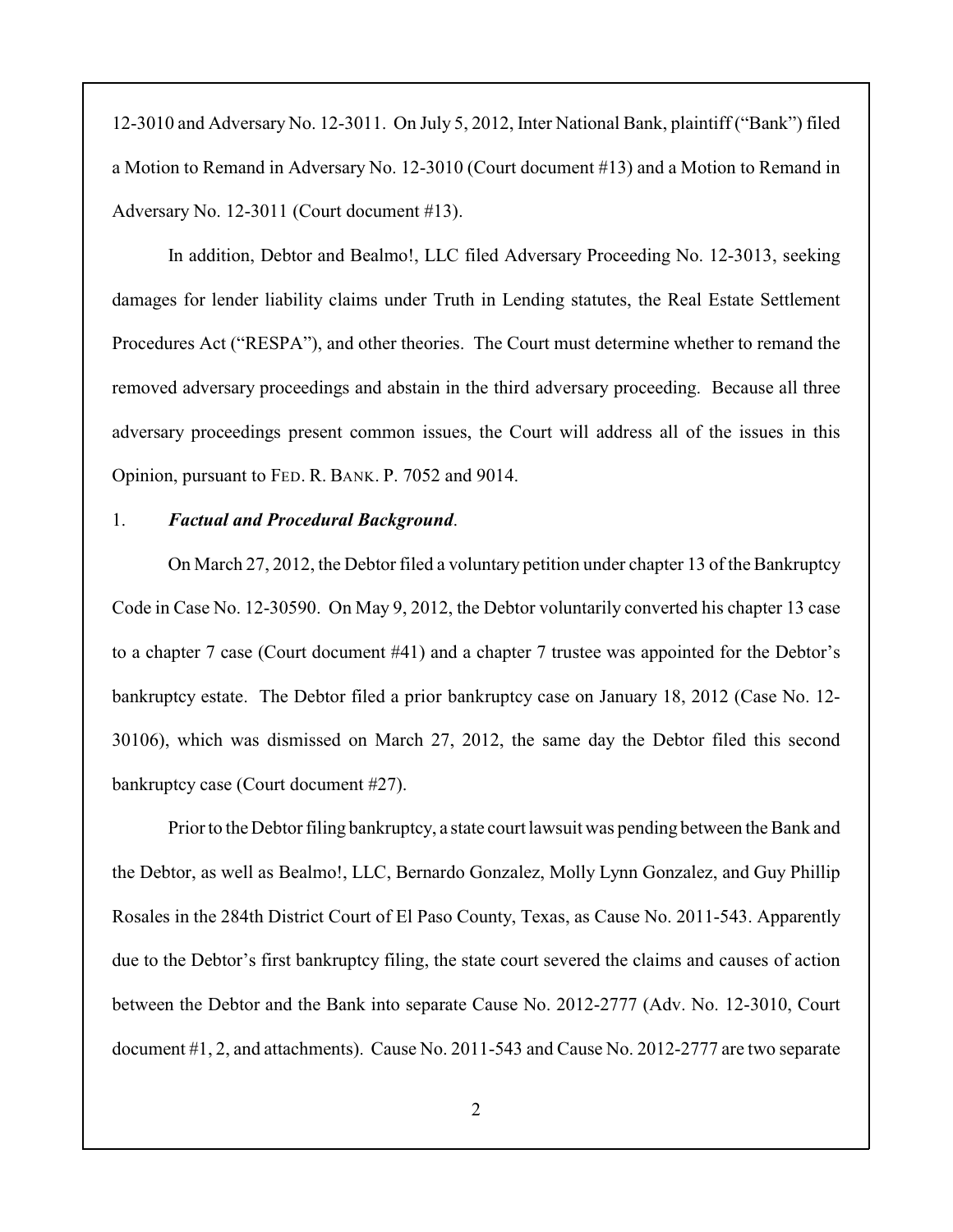suits, but given their close relationship and relatively recent severance, the Court will refer to them in this Opinion collectively as the "State Court Suit."

The State Court Suit was filed on February 16, 2011, by the Bank, as Plaintiff, against the Debtor and four other defendants. In its petition, the Bank sought a judgment on a promissory note executed by Bealmo!, LLC (a non-debtor), and against the Debtor and other defendants as guarantors of the promissory note. The Bank also sought foreclosure on and turnover of certain personal property owned by Bealmo!, LLC, and alleged that the promissory note was secured by real property owned by the Debtor on Westwind Drive, El Paso, Texas (herein "Real Property"). The Debtor counterclaimed and sought a temporary restraining order and temporary injunction in state court to prevent the Bank from foreclosing on the Real Property. Numerous discovery disputes erupted and multiple amended petitions and amended answers were filed in state court. In the State Court Suit, the Debtor filed state-law based defenses and counterclaims against the Bank on multiple theories, including alleging an unenforceable agreement based upon no meeting of the minds, ambiguous contract, public policy, lack of mutual assent, and unilateral mistake of fact; breach of contract; quantum meruit; promissory estoppel; conversion; fraud; theft; Texas Deceptive Trade Practices; breach of fiduciary duty; fraud in a real estate transaction, negligence; gross negligence; breach of duty of good faith and fair dealing; and fraudulent lien. The Debtor also sought actual and exemplary damages, requested a permanent injunction and declaratory relief, and demanded a jury trial. The State Court Suit was set for a jury trial on February 10, 2012, in state court. (*See* Adv. No. 12-3010, Court document #2 and attachments). On January 18, 2012, a few weeks before the jury trial was set, the Debtor filed his first bankruptcy case, staying the State Court Suit.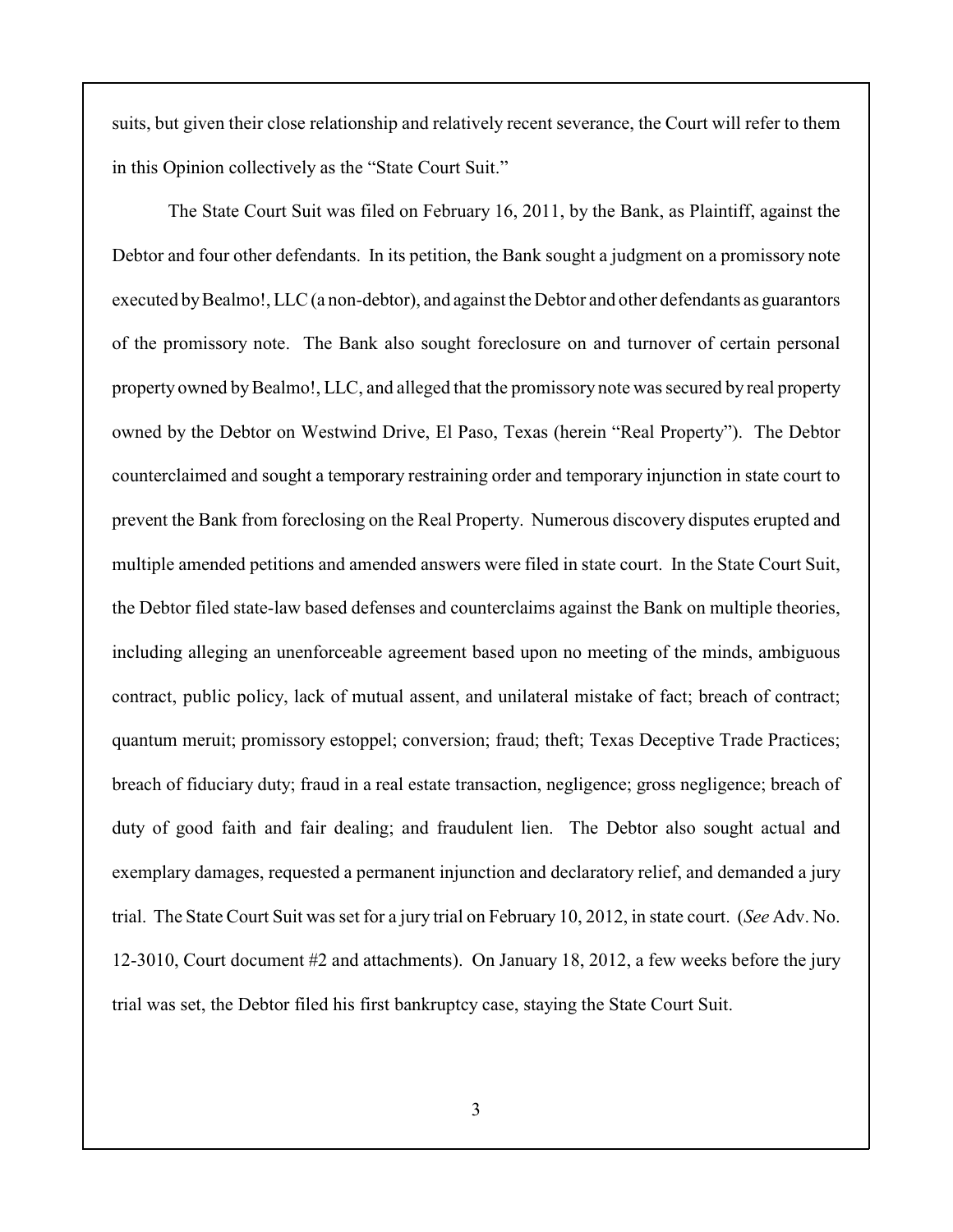Following the filing of this second bankruptcy case, the Debtor removed the StateCourt Suit (by then severed into two state court suits) to this Court, by filing Notices of Removal. The Debtor and the non-debtor defendants have demanded a jury trial in this Court and consented to this Court conducting a jury trial. The Bank agrees that a right to jury trial exists, but does not consent to a jury trial being conducted in this Court. (*See* Adv. No. 12-3010, Court document #8, 9, 10, 11; Adv. No. 12-3011, Court document #8, 9, 10, 11).

The Debtor and Bealmo!, LLC filed the third adversary proceeding in this Court on June 13, 2012 (Adv. Proc. No. 12-3013, Court document #1).

The Debtor received his Chapter 7 discharge on August 13, 2012 (Court document #68). No creditor or party in interest has timely objected to the Debtor's discharge or dischargeability of any debt, the deadline for which was August 10, 2012 (Court document #46). The Debtor claimed his interest in the Real Property as exempt, and no objections to the Debtor's exemptions were timely filed.

## II. *Legal Analysis*.

## A. *Bankruptcy Court Jurisdictional Framework*.

Bankruptcy courts derive their jurisdiction over cases and proceedings from a statutory structure that has recently been analyzed by the United States Supreme Court. 28 U.S.C. § 1334(a) provides that the district courts have "original and exclusive jurisdiction of all cases under title 11." Title 11 is the United States Bankruptcy Code. The term "cases under title 11" refers to the bankruptcy case initiated by the filing of a petition. Under 28 U.S.C. § 1334(b), district courts have original, but not exclusive, jurisdiction over civil proceedings arising under title 11, or arising in or related to the case under title 11. Through 28 U.S.C. § 157(a), Congress divided bankruptcy matters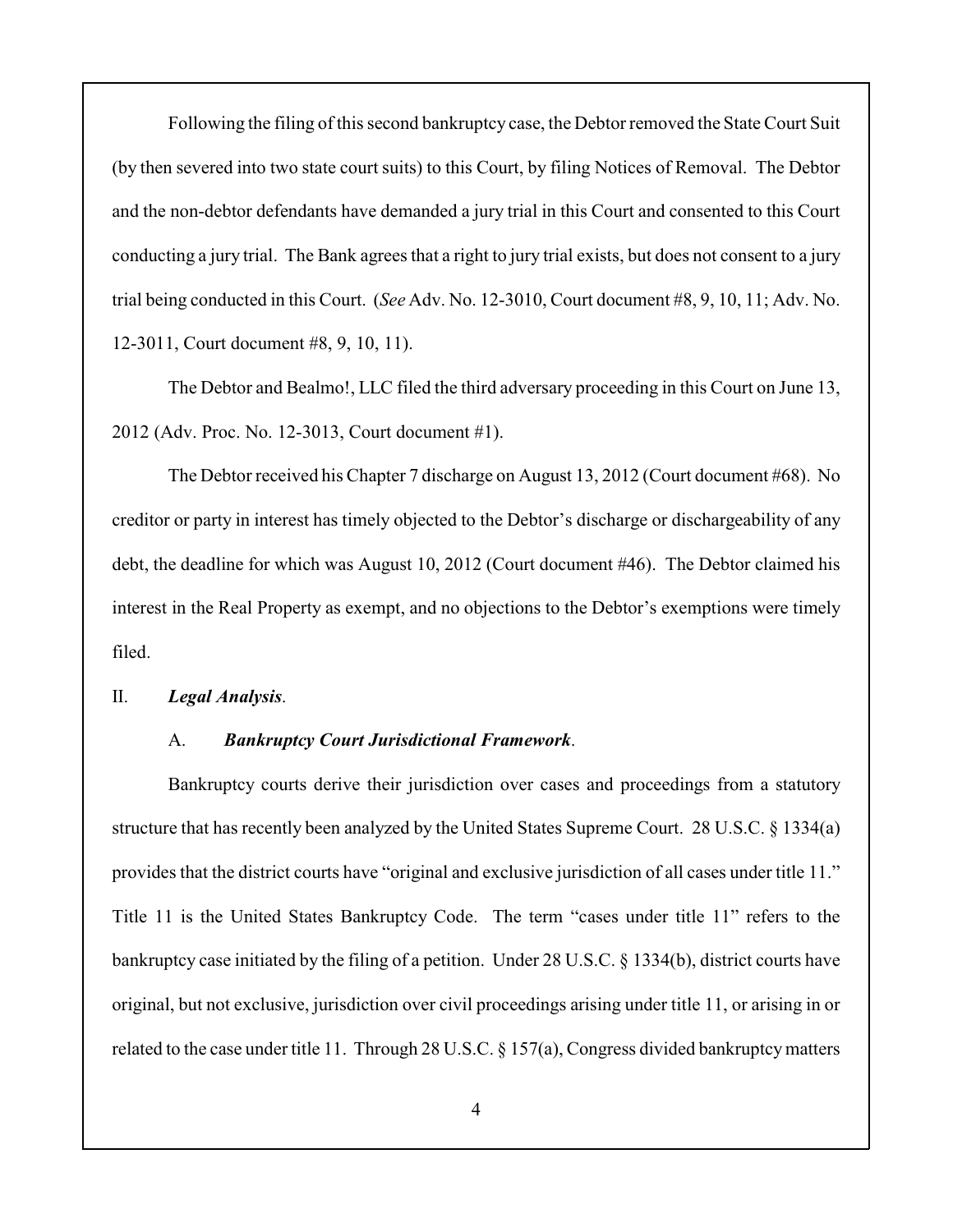into three categories: (1) those that "*arise under*" title 11; (2) those that "*arise in*" a bankruptcy case; and (3) those that are "*related to*" a bankruptcy case. *Stern v. Marshall*, U.S. 131 S. Ct. 2594, 2603 (2011). 28 U.S.C. § 157(a) enables the district courts to refer any or all such proceedings to the bankruptcy courts of their district.

The manner in which a bankruptcy court may act depends on the type of proceeding involved: whether it is a "core proceeding" or only a "related to" proceeding (sometimes called a "non-core" proceeding). Bankruptcy courts may enter final judgments and orders in all "*core proceedings*" arising in a case under title 11. *See* 28 U.S.C. § 157(b)(1); *Stern*, 131 S. Ct. at 2603-05. "Core proceedings" are statutorily defined as including, but not limited to, sixteen matters set forth in 28 U.S.C. § 157(b)(2).<sup>1</sup> In general, proceedings that "arise under" or "arise in" a bankruptcy case are "core" matters. *See Wood v. Wood* (*In re Wood*), 825 F.2d 90, 92 (5th Cir. 1987); *WRT Creditors Liquidation Trust v. C.I.B.C. Oppenheimer Corp.*, 75 F.Supp.2d 596, 606 (S.D. Tex. 1999). "Arising under" jurisdiction involves causes of action created or determined by a statutory provision of title 11. *Wood*, 825 F.2d at 96. "Arising in" jurisdiction is not based on a right expressly created by title 11, but is based on claims that have no existence outside bankruptcy. *Wood*, 825 F.2d at 97.

On the other hand, claims that are "related to" a bankruptcy case, but do not arise under the BankruptcyCode or arise in a bankruptcy, are "non-core" proceedings, otherwise known as "related to" matters. *Wood*, 825 F.2d at 92; *In re Performance Interconnect Corp*., 2007 WL 2088281 at \*4 (Bankr. N.D. Tex. 2007). "Related to" jurisdiction exists if "the outcome of that proceeding

<sup>&</sup>lt;sup>1</sup>In *Stern*, a 5-4 majority of the U.S. Supreme Court struck down the constitutionality of one of the statutory examples of "core proceedings": basically state law counterclaims by the bankruptcy estate against a person filing a claim against the bankruptcy estate under 28 U.S.C. § 157(b)(2)(C). The Court determined that the bankruptcy court did not have constitutional authority to enter a final order on the counterclaim at issue. *Stern*, 131 S. Ct. at 2608.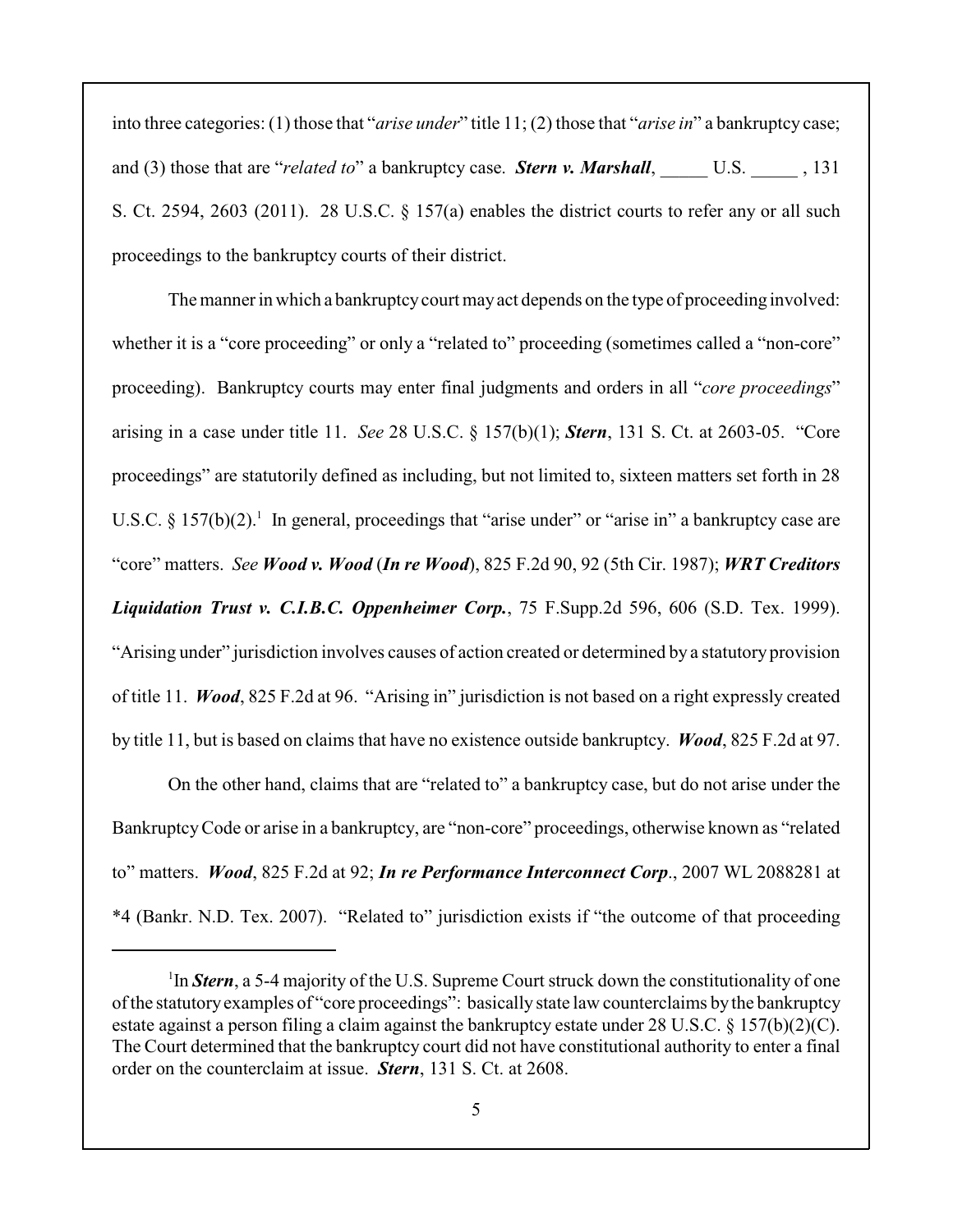could conceivably have any effect on the estate being administered in bankruptcy." *See Celotex Corp. v. Edwards*, 514 U.S. 300, 307 n.6 (1995); *Wood*, 825 F.2d at 93.

These adversary proceedings between the Debtor, Bank, and non-debtor defendants are not "core proceedings," as they do not arise under a statutory provision of title 11, would have had a separate existence outside of bankruptcy in state court, and are not within the statutory examples set forth as "core proceedings" in 28 U.S.C.  $\S$  157(b)(2). At best, these adversary proceedings are "related to" (or non-core) proceedings. Unless the parties consent, a bankruptcy court does not have authority to enter final orders and judgments in "related to" proceedings, but instead must submit proposed findings of fact and conclusions of law to the district court. *See* 28 U.S.C. § 157(c)(1)(2). The Bank has not consented to entry of a final judgment by this Court in any of these adversary proceedings.

# B. *Jury Trial in Bankruptcy Court*.

Whether a jury trial can be conducted in bankruptcy court is governed by 28 U.S.C.  $\S 157(e)$ , which provides as follows:

> If the right to a jury trial applies in a proceeding that may be heard under this section by a bankruptcy judge, a bankruptcy judge may conduct the jury trial if specially designated to exercise such jurisdiction by the district court *and with the express consent of all the parties*.

(emphasis added).

In these adversary proceedings, the Debtor and non-debtor defendants have all demanded a jury trial, and the Bank agrees that they have a jury trial right. The Debtor and non-debtor defendants have consented to this Court conducting a jury trial, but the Bank has not. Because all parties must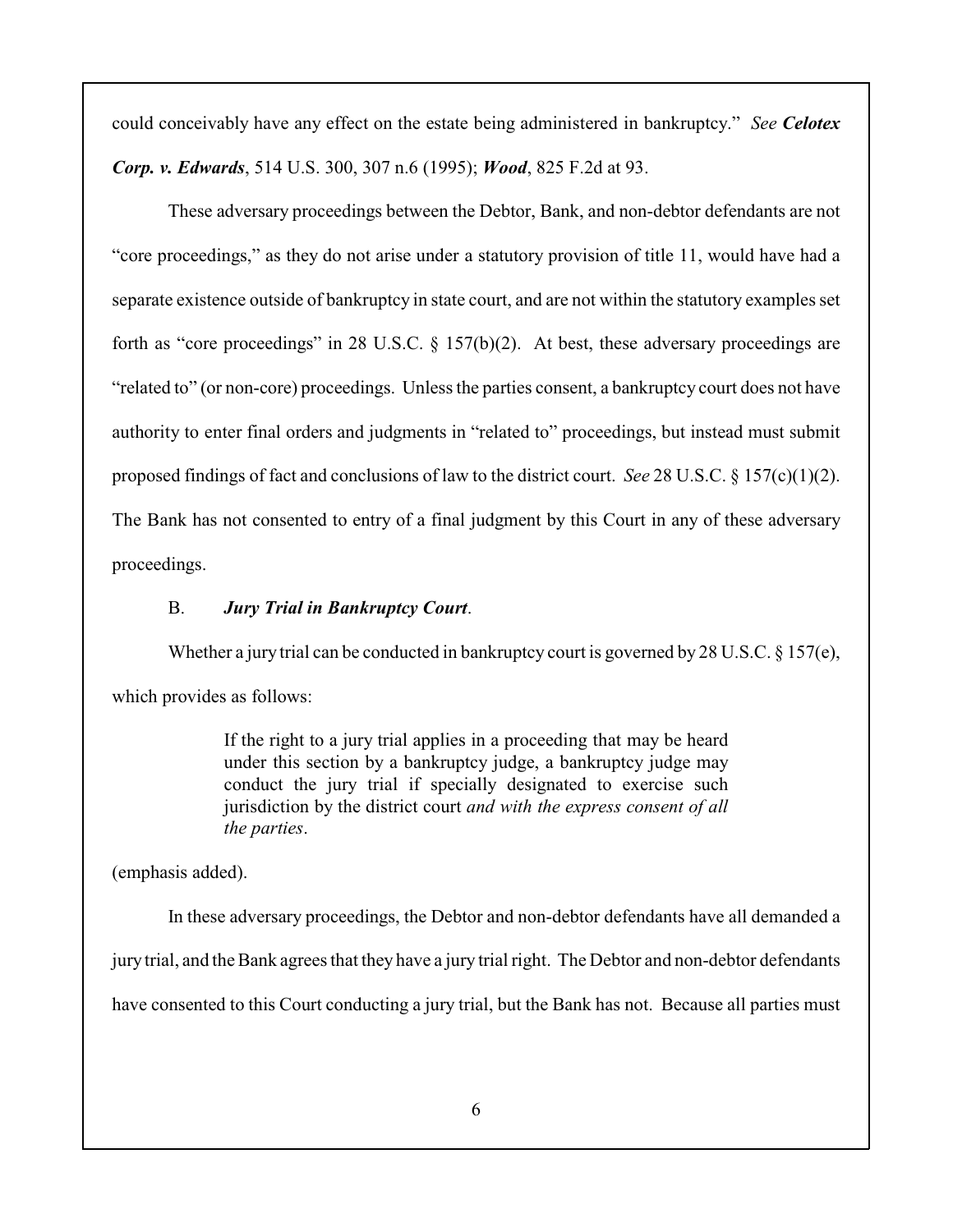consent for a bankruptcy court to conduct a jury trial under 28 U.S.C. § 157(e), this Court is not authorized to conduct a jury trial in these adversary proceedings.

### C. *Removal to Bankruptcy Court*.

Removal of causes of actions and claims (such as the State Court Suit) to bankruptcy court is governed by 28 U.S.C. § 1452. Generally, this statute provides that a party may remove any claim to the district court for the district where such claim is pending, if the district court has jurisdiction of such claim under 28 U.S.C. § 1334. *See e.g., Performance Interconnect*, 2007 WL 2088281 at \*3. The removing parties bear the burden of establishing federal jurisdiction. *See Performance Connect* (citing *Frank v. Bear Stearns & Co*., 128 F.3d 919, 921-22 (5th Cir. 1997)). Bankruptcy Rule 9027 sets forth the procedural requirements for removal of suits to Bankruptcy Court.

## D. *Remand by Bankruptcy Court*.

Bankruptcy Rule 9027(d) also provides the procedure for the filing of a motion to remand a state court lawsuit that has been removed to Bankruptcy Court. On July 5, 2012, the Bank filed Motions to Remand these adversary proceedings to state court.

In his Responses to the Motions for Remand, the Debtor argues that the Bank's Motions for Remand should be denied as they are untimely under Local Bankruptcy Rule 9027(b)(3), which requires that a motion to remand be filed within 30 days after filing a notice of removal. The Court must reject such argument for several reasons. First, by orders entered in these adversary proceedings, the Court set July 6, 2012, as the deadline for filing motions for remand, and the Bank's Motions for Remand were filed before the deadline. *See* Adv. No. 12-3010, Court document #5; Adv. No. 12-3011, Court document #4; Local Bankruptcy Rule 1001(b)(2). Second, due to the Debtor's failure to include the statement required under Bankruptcy Rule 9027(a)(1) in his original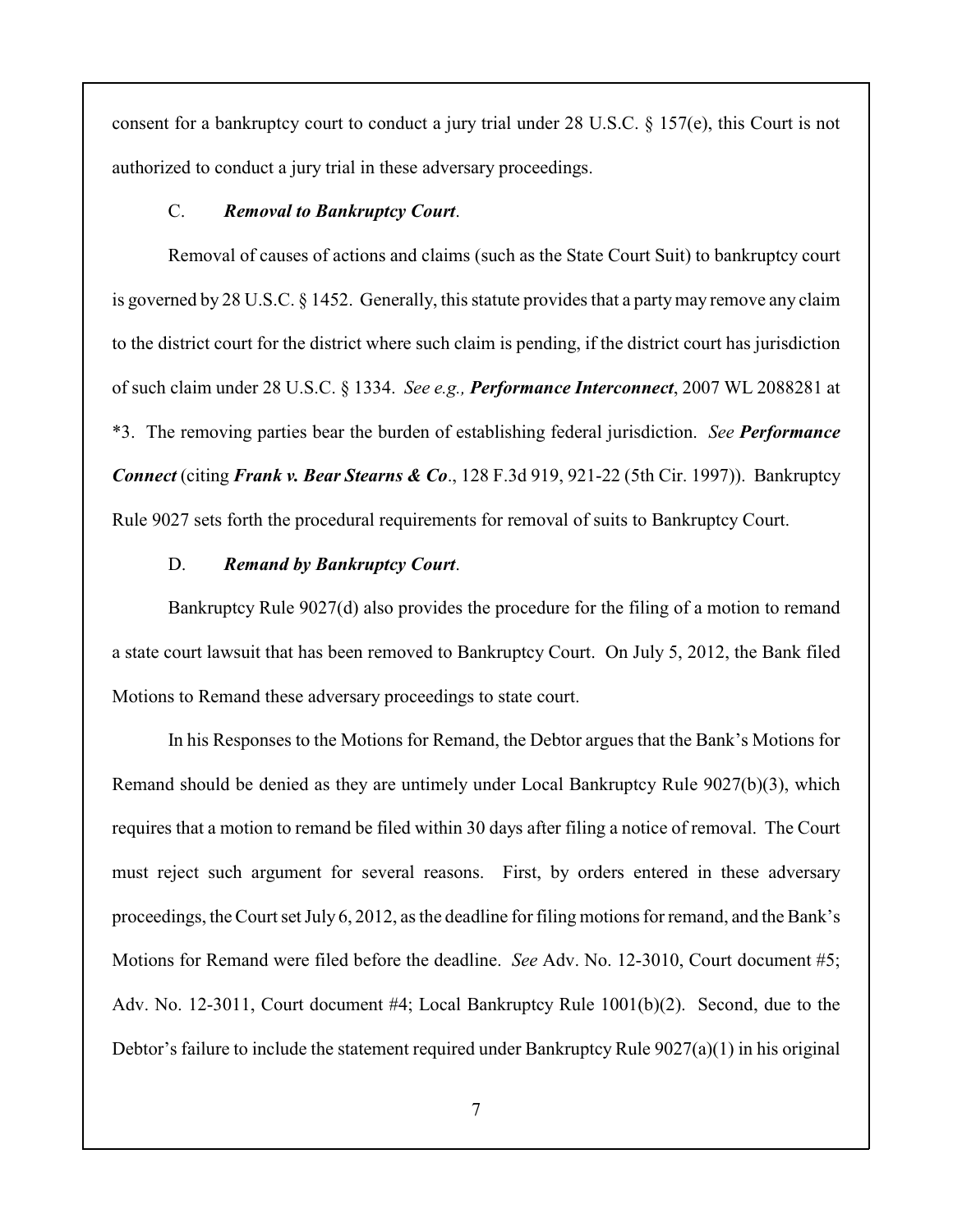Notices of Removal, it was necessary for the Debtor to file Supplemental Notices of Removal on June 20, 2012. The Bank's Motions to Remand were filed on July 5, 2012, and within 30 days after the filing of the Supplemental Notices of Removal by the Debtor. Accordingly, the Bank's Motions to Remand were timely filed. Moreover, a bankruptcy court may, *sua sponte*, decide to remand a removed suit or abstain from hearing a suit if it concludes that remand or abstention is appropriate. *See Performance Interconnect*, 2007 WL 2088281 at \*3 (citing *In re Southmark Corp*., 163 F.3d 925, 929 (5th Cir. 1999); *Smith v. Wal-Mart Stores Inc*., 305 F.Supp.2d 652, 658 n.9 (S.D. Miss. 2003)).

# E. *Equitable Remand/Discretionary Abstention*.

The Bank requests that the Court remand the State Court Suit under (1) equitable remand; and/or (2) permissive (or discretionary) abstention. The same principles govern abstention in the adversary proceeding originally filed in this Court.

Equitable remand is governed by 28 U.S.C. § 1452(b), which provides as follows:

The court to which such claim or cause of action is removed may remand such claim or cause of action on any equitable ground.

Permissive abstention (also known as discretionary abstention) is governed by 28 U.S.C.

§ 1334(c)(1), which provides in pertinent part as follows:

[N]othing in this section prevents a district court in the interest of justice, or in the interest of comity with State courts or respect for State law, from abstaining from hearing a particular proceeding arising under title 11 or arising in or related to a case under title 11.

Bankruptcy courts have broad discretion to remand or dismiss a suit on equitable grounds

under 28 U.S.C. § 1452(b). *See In re Johnson*, 2012 WL 1110342 at \*4 (Bankr. W.D. Tex. April 2,

2012);*In re Hoffman*, 248 B.R. 79, 90 (Bankr. W.D. Tex. 2000) (citing *Browning v. Navarro*, 743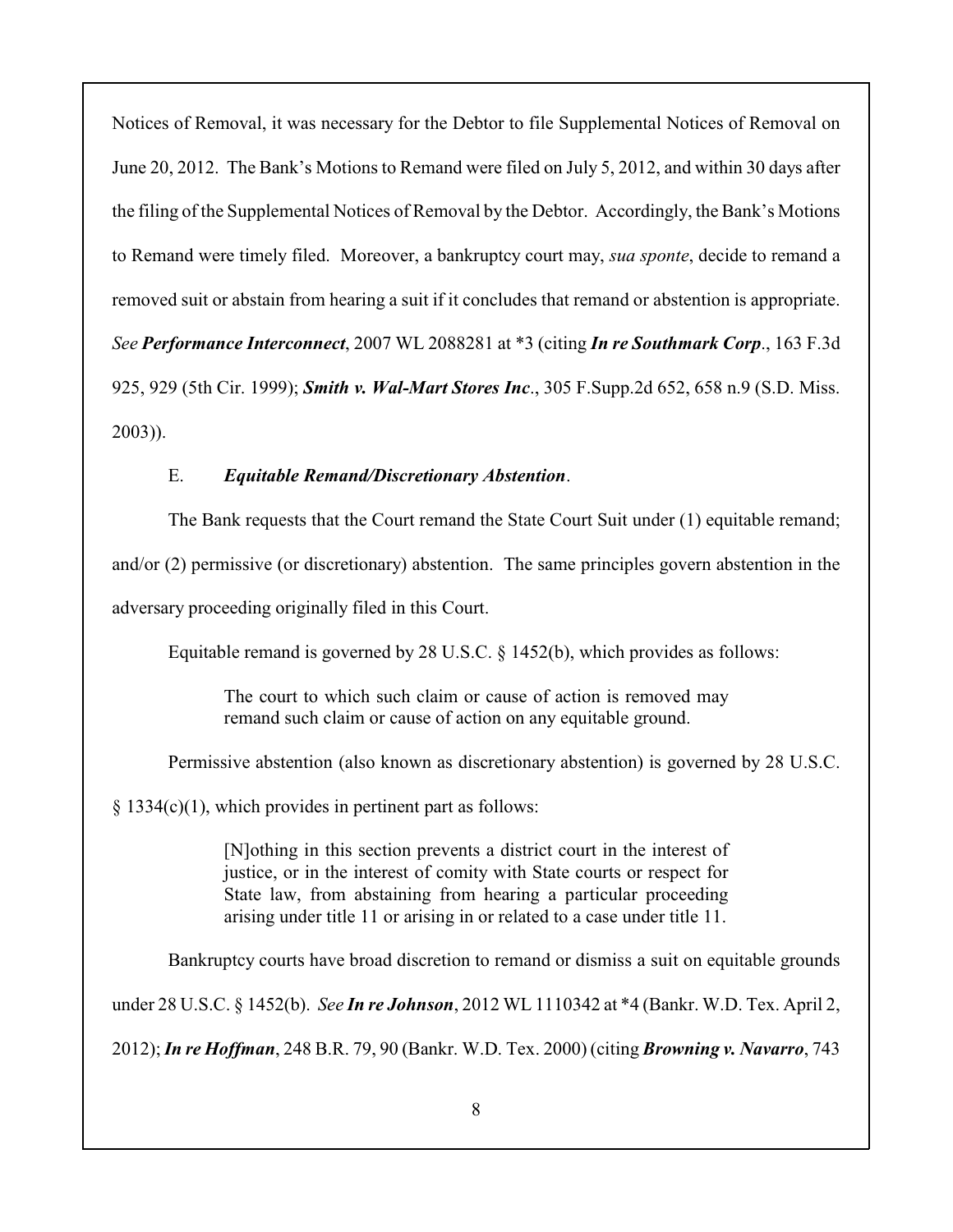F.2d 1069, 1077 n.21 (5th Cir. 1994) for the proposition that the bankruptcy remand statute affords a much greater range of discretion than other remand statutes).

Many courts look at the same factors in deciding whether "equitable remand" is appropriate under 28 U.S.C. § 1452(b) and whether "permissive (discretionary) abstention" is appropriate under 28 U.S.C. § 1334(c)(1). Because the two statutes are similar in purpose, the same factors which are considered for permissive abstention also weigh in favor of or against equitable remand. *See e.g., Regal Row Fina, Inc. v. Washington Mut. Bank*, 2004 WL 2826817 \*8 (N.D. Tex. 2004); *Performance Interconnect* (citing *In re Gober*, 100 F.3d 1195, 1206 (5th Cir. 1996)); *Johnson*. The factors include the following fourteen factors, which the Court will now weigh and apply with regard to the Bank's Motions to Remand and the Responses thereto filed by the Debtor. *See Regal Row* (citing *Browning v. Navarro*, 743 F.2d 1069, 1076 (5th Cir. 1984)); *Performance Interconnect*; *Johnson* (describing 14 factors).

# (1) *The effect, or lack thereof, on the efficient administration of the bankruptcy estate if the court decides to remand or abstain*.

In applying this factor, the Court finds that there will be no adverse effect on administration of the Debtor's bankruptcy estate if the State Court Suit is remanded to state court. The Chapter 7 Trustee may or may not pursue causes of action asserted by the Debtor in these adversary proceedings as property of the Debtor's bankruptcy estate. The Real Property that is a subject of these adversary proceedings has been claimed as exempt by the Debtor, and no timely objection has been made to such claimed exemption. Were it not for the Debtor's bankruptcy, these adversary proceedings would have continued to be a "stand-alone lawsuit" in State Court. In sum, this factor weighs in favor of equitable remand and permissive abstention.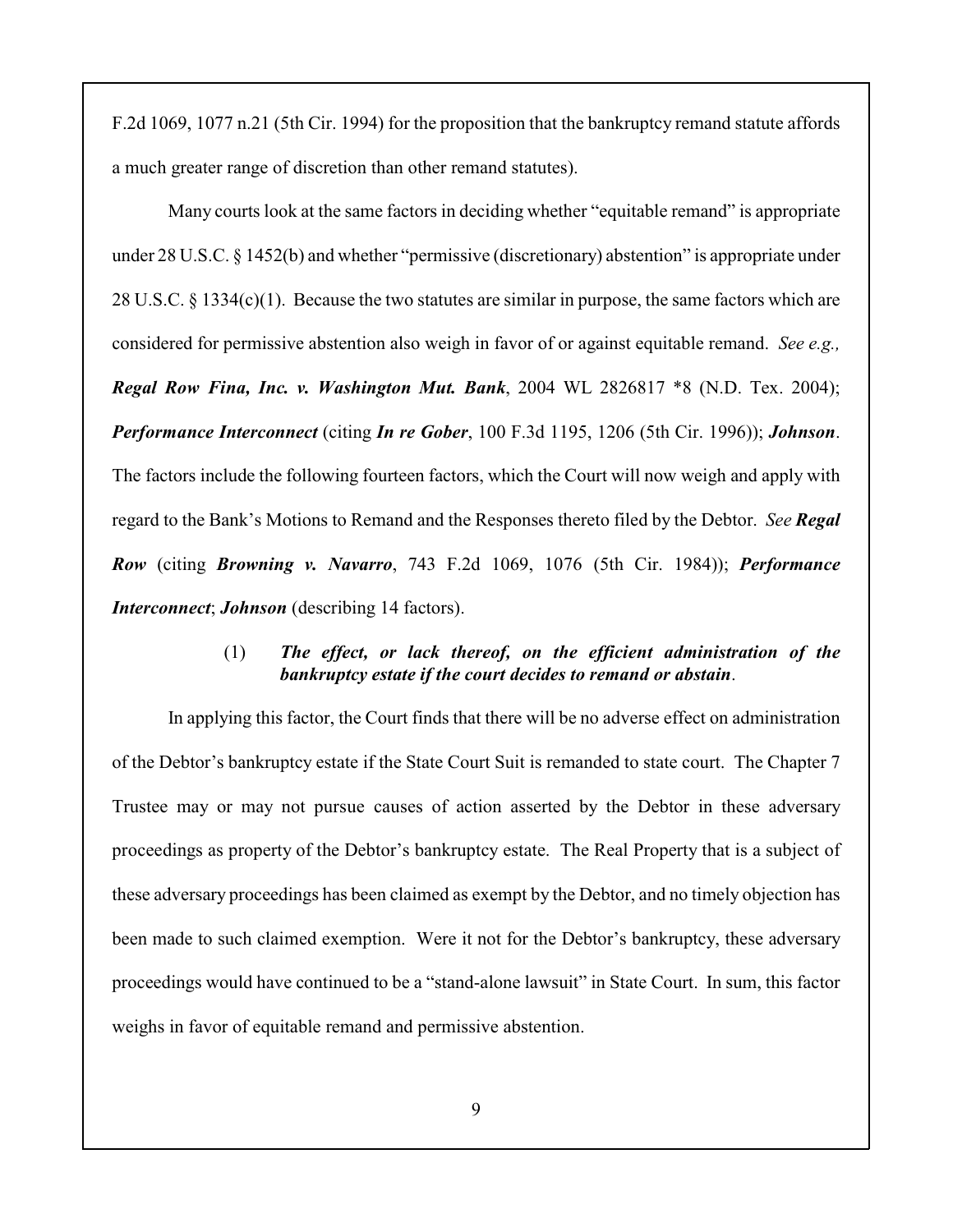## (2) *The extent to which state law issues predominate over bankruptcy issues*.

In applying this factor, the Court finds state law issues predominate in these adversary proceedings (the State Court Suit). In the State Court Suit, the Debtor asserts defenses and counterclaims against the Bank on multiple theories based on state law. In the State Court Suit, the Bank seeks a judgment on a promissory note executed by Bealmo!, LLC and other non-debtor defendants as guarantors; foreclosure on and turnover of certain personal property owned by Bealmo!, LLC (a non-debtor); and has alleged that the promissory note was secured by the Real Property owned by the Debtor based on state law and contract. This factor weighs in favor of equitable remand and permissive abstention.

#### (3) *Difficult or unsettled nature of applicable law*.

In applying this factor, the Court finds that the applicable state law involved in these adversary proceedings is somewhat difficult and unsettled. The Debtor has taken a shotgun approach by pleading multiple theories. In sum, this factor is neutral, or weighs slightly in favor of equitable remand and permissive abstention.

# (4) *Presence of related proceeding commenced in state court or other nonbankruptcy proceeding*.

In applying this factor, there appears to be no related state court or related non-bankruptcy court proceedings. There are no pending objections in the Debtor's bankruptcy case to his bankruptcy discharge, the dischargeability of any debts, or to the Debtor's claimed exemption of his interest in the Real Property, and the time period for filing any such objections has expired. The Debtor and non-debtor defendants, as plaintiffs, have filed a third adversary proceeding against the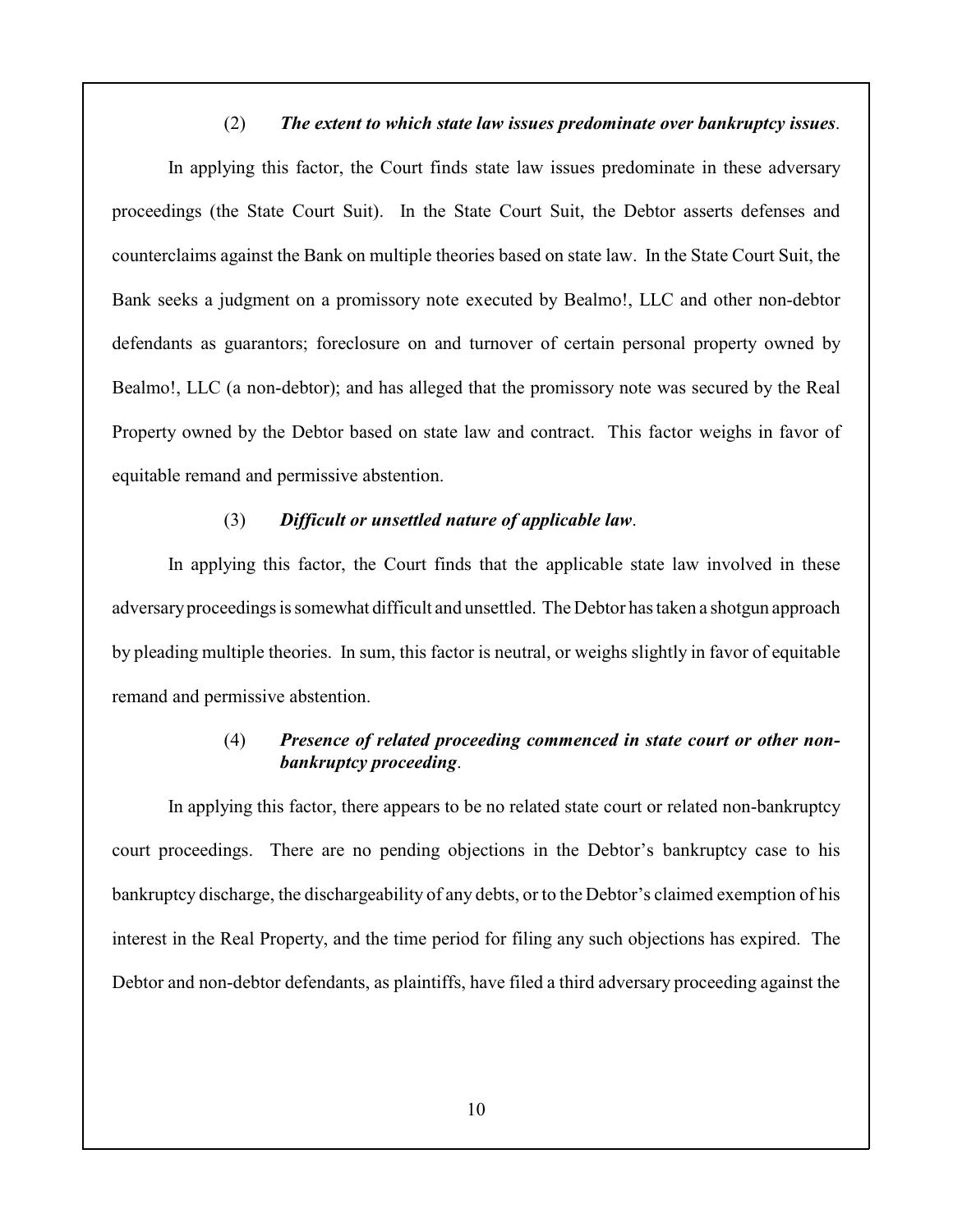Bank in this Court (Adversary No. 12-3013), which appears to involve the same facts and causes of action asserted in the State Court Suit. This factor is neutral.

### (5) *Jurisdictional basis, if any, other than 28 U.S.C. § 1334*.

In applying this factor, the Court notes that Debtor removed the State Court Suit to this Court based on 28 U.S.C. § 1334. No other jurisdictional basis has been asserted in the Notices of Removal. In sum, this factor weighs in favor of equitable remand and permissive abstention.

# (6) *Degree of relatedness or remoteness of proceeding to main bankruptcy case*.

In applying this factor, the Court finds that there is little, if any, relationship between these adversary proceedings and the Debtor's main bankruptcy case. In short, the Debtor has received his bankruptcy discharge and no objections to his discharge have been timely filed, and the Chapter 7 Trustee may or may not pursue the Debtor's claims against the Bank for the benefit of the bankruptcy estate. In sum, this factor weighs in favor of equitable remand and permissive abstention.

### (7) *The substance, rather than the form, of an asserted "core proceeding."*

In his Notices of Removal and Responses to the Motions to Remand, the Debtor vociferously asserts that the claims and causes of action involved in these adversary proceedings are "core proceedings" under 28 U.S.C. § 157(b)(2). Yet, if the substance of the Debtor's assertions are examined, these are not core proceedings. For example, the Debtor argues that these proceedings involve the Real Property which is property of the bankruptcy estate. This ignores the fact that the Debtor has claimed his interest in the Real Property as exempt, no party has timely objected to such claimed exemption, and the Debtor's interest in the Real Property has been removed from property of the bankruptcy estate under 11 U.S.C.  $\S$  522(b)(1). Similarly, the Debtor argues that these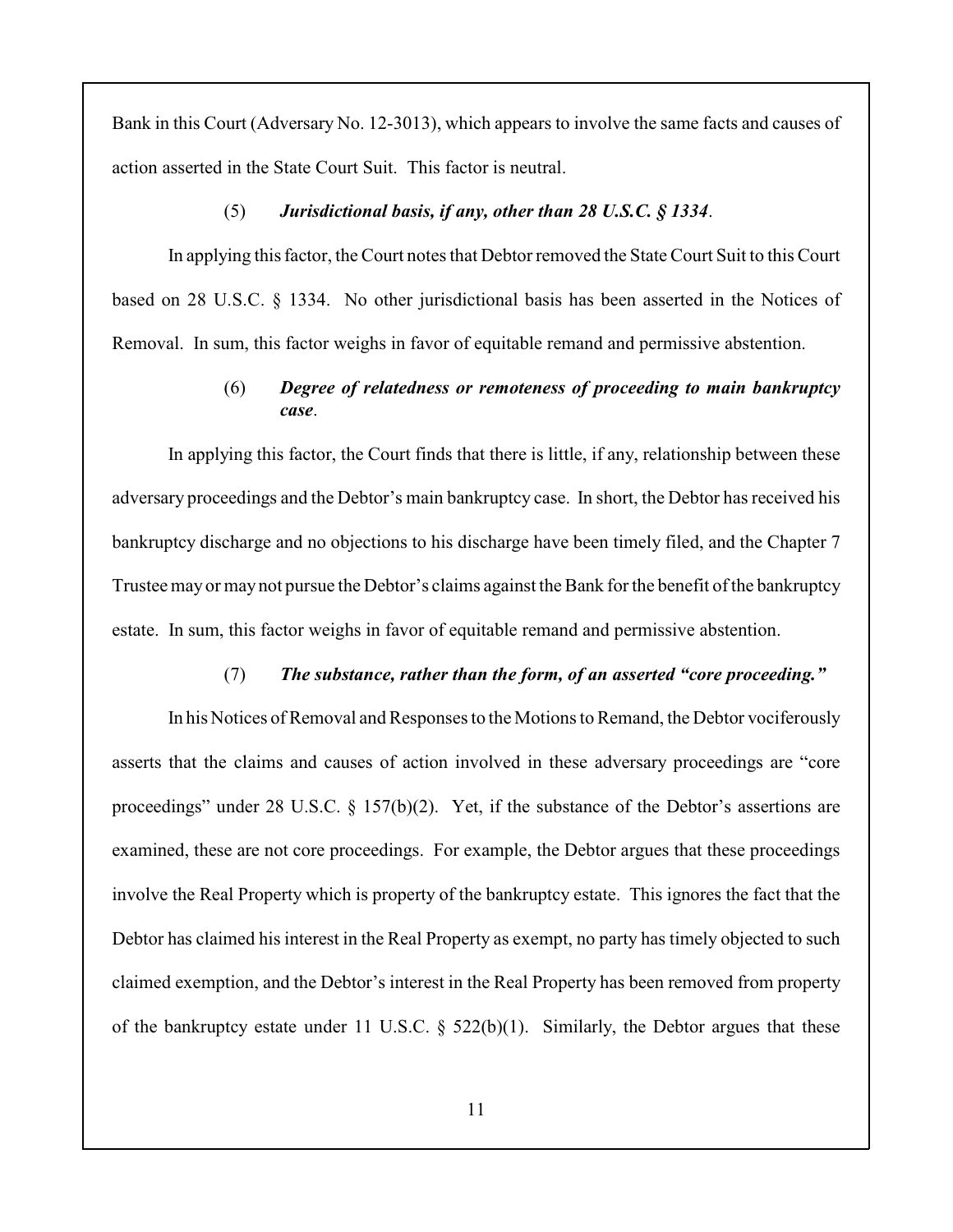proceedings involve "turnover" and determination of "validity" of liens on property of the bankruptcy estate (the Real Property), which again ignores the fact that the Debtor's interest in the Real Property is not property of the bankruptcy estate. Next, the Debtor argues that these adversary proceedings involve allowance and disallowance of exemptions from property of the estate, yet the deadline for filing objections to exemptions in this case has expired under Bankruptcy Rule 4003(b) and no objections to exemptions have been filed. Next, the Debtor argues that these proceedings involve counterclaims by the bankruptcy estate, yet the only party authorized to bring counterclaims that are and may remain property of the bankruptcy estate is the chapter 7 trustee of the bankruptcy estate rather than the Debtor. Next, the Debtor asserts that these proceedings involve a determination of discharge of debt, yet no creditor or party in interest (including the Bank) has timely objected to the Debtor's discharge or dischargeability of any debt under Bankruptcy Rules 4004(a) and 4007(c), which must have been filed by August 10, 2012. The substance, rather than the form, of these adversary proceedings demonstrate they are not "core proceedings." In sum, this factor weighs in favor of equitable remand and permissive abstention.

## (8) *The feasibility of severing state law claims from core bankruptcy matters to allow judgments to be entered in state court with enforcement left to the bankruptcy court*.

As set forth above, there appear to be no "core" bankruptcy matters involved in the State Court Suit; only state law claims. The Debtor has received a bankruptcy discharge of personal liability which will remain intact. This factor is neutral or weighs in favor of equitable remand and permissive abstention.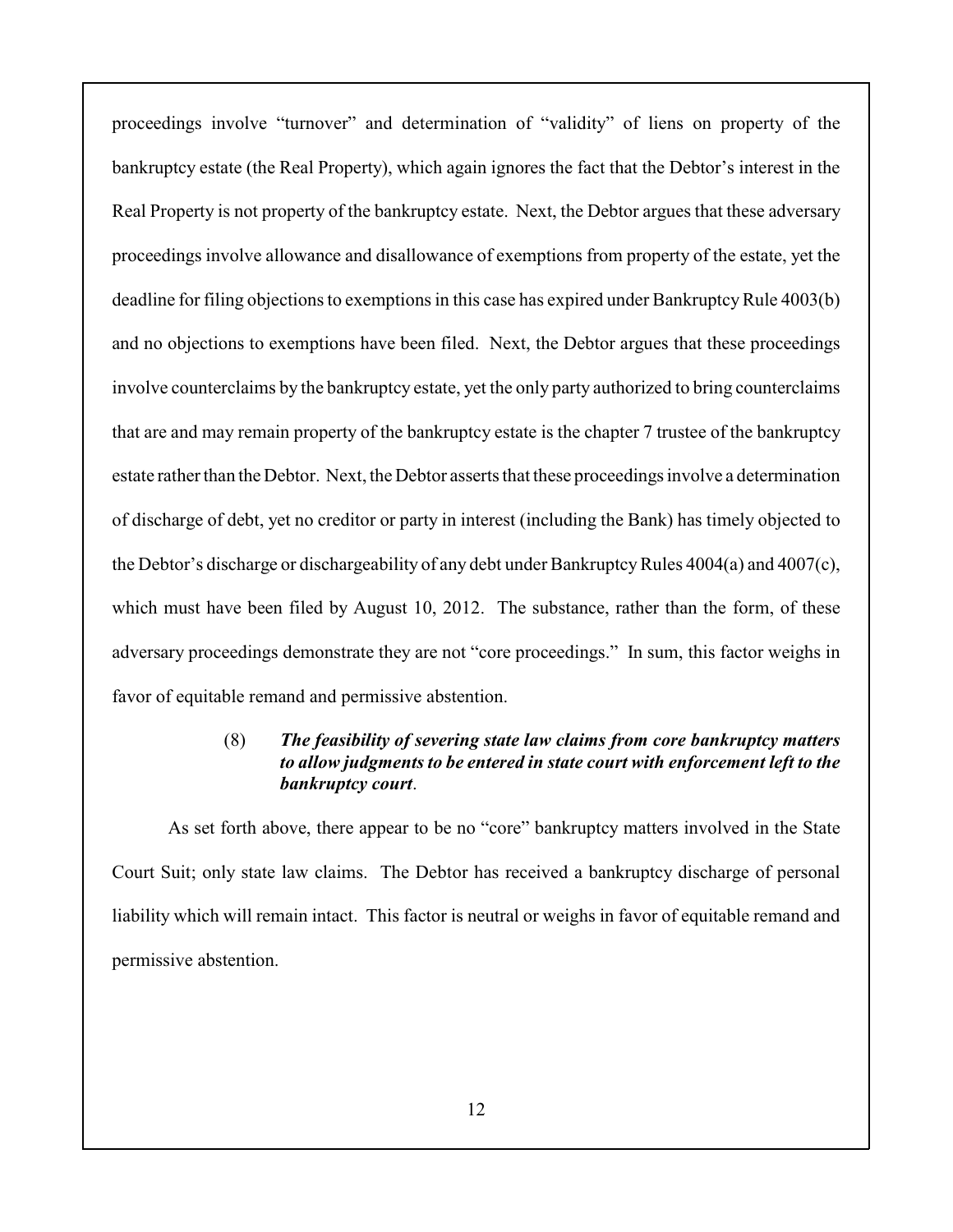### (9) *The burden of the court's docket*.

In applying this factor, it appears that these adversary proceedings would be time consuming to decide, given the plethora of defenses and claims asserted by the Debtor. This Court has over 4,000 active bankruptcy cases and adversary proceedings on its docket, and there is no reason for the Court to keep these adversary proceedings when this Court's jurisdiction is questionable and the state court's jurisdiction over the State Court Suit is unquestionable. This factor weighs in favor of equitable remand and permissive abstention.

# (10) *The likelihood that the commencement of the proceeding in the court involves forum shopping by one of the parties*.

In applying this factor, the Court believes that there is the likelihood that there has been forum shopping by the Debtor in removing the State Court Suit to this Court through removal and initiation of these three adversary proceedings. This is demonstrated by the fact that the Debtor, in his prior bankruptcy Case No. 12-30106, removed the two severed lawsuits to this Court, and they were remanded by this Court. It is also demonstrated by the fact that the Debtor and non-debtor defendants, as Plaintiffs, have recently filed a third adversary proceeding against the Bank in this Court (Adversary No. 12-3013), which involves the same facts and causes of action asserted in the State Court Suit. Forum shopping is also indicated by the fact that the State Court Suit was set for a jury trial on February 10, 2012, in state court, and a few weeks before the jury trial was set, the Debtor filed his first bankruptcy case on January 18, 2012, which kept the jury trial in state court from proceeding. This factor weighs in favor of equitable remand and permissive abstention.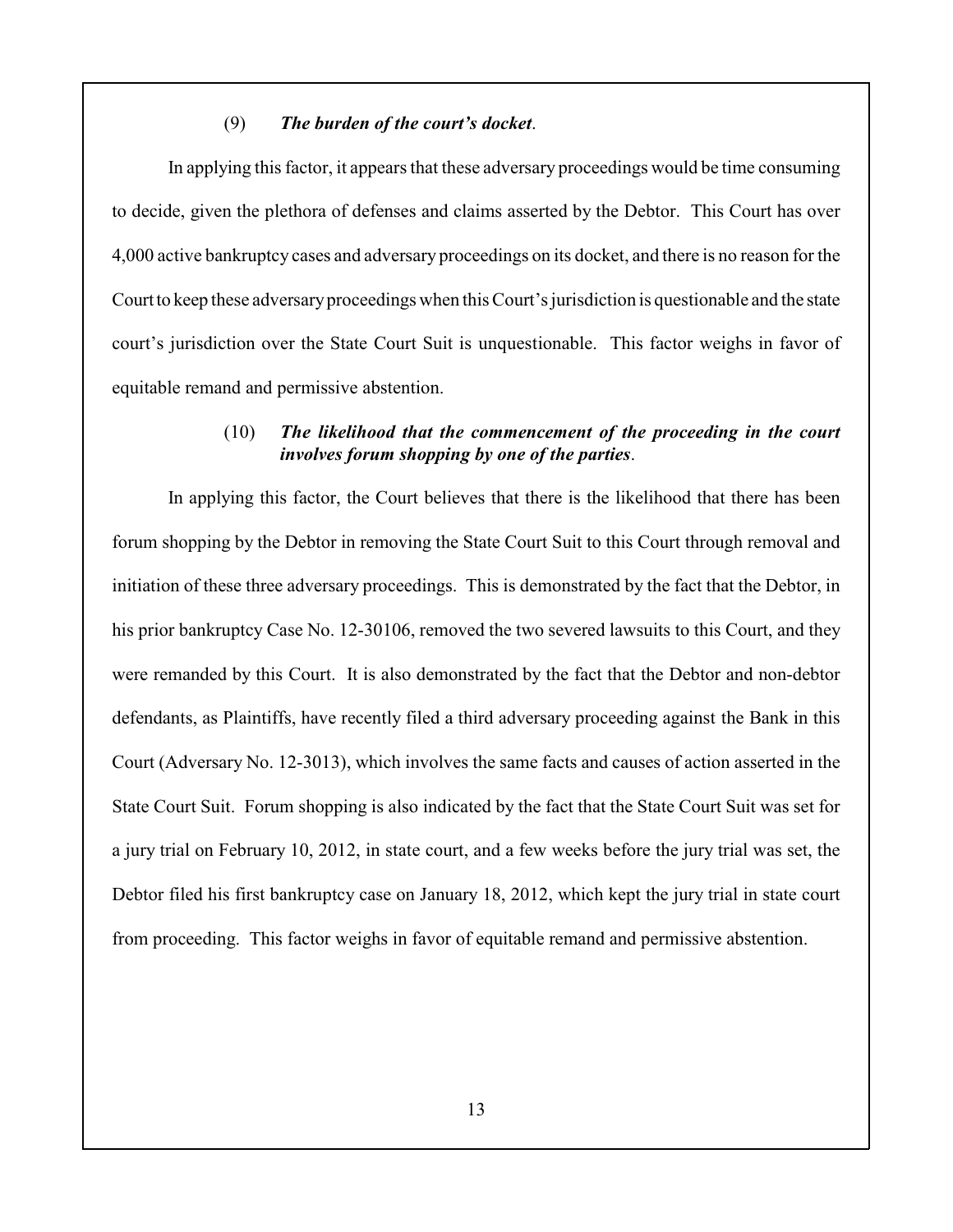## (11) *The existence of a right to a jury trial*.

The Debtor, and the non-debtor defendants, have demanded a jury trial in this Court and consented to this Court conducting a jury trial. The Bank agrees that a jury trial right exists, but does not consent to a jury trial being conducted in this Court. The Bank's lack of consent to a jury trial in this Court makes it statutorily impossible for this Court to conduct a jury trial in these adversary proceedings. *See* 28 U.S.C. § 157(e). The state court, on the other hand, can conduct the jury trial that the Debtor and non-debtor defendants have demanded. This factor weighs heavily in favor of equitable remand and permissive abstention.

#### (12) *The presence of non-debtor parties*.

In applying this factor, there are several non-debtor parties in these adversary proceedings–Bealmo!, LLC, Bernardo Gonzalez, Molly Dyer Gonzalez, and Guy Phillip Rosales, as well as the Bank. The non-debtor defendants have consented to a final adjudication in this Court, but the Bank has not consented. This factor weighs in favor of equitable remand and permissive abstention.

#### (13) *Comity*.

In applying this factor, the Court finds that state law issues predominate in the State Court Suit (comprised of two adversary proceedings) and in the third adversary proceeding. In all three adversaries, the Debtor asserts defenses and counterclaims against the Bank on multiple theories based on state law. In all adversaries, the Bank seeks a judgment on a promissory note executed by Bealmo!, LLC and other non-debtor defendants as guarantors and foreclosure on and turnover of certain personal property owned by Bealmo!, LLC (a non-debtor). The State Court has already conducted multiple hearings, is familiar with the suit, and had scheduled a jury trial which was